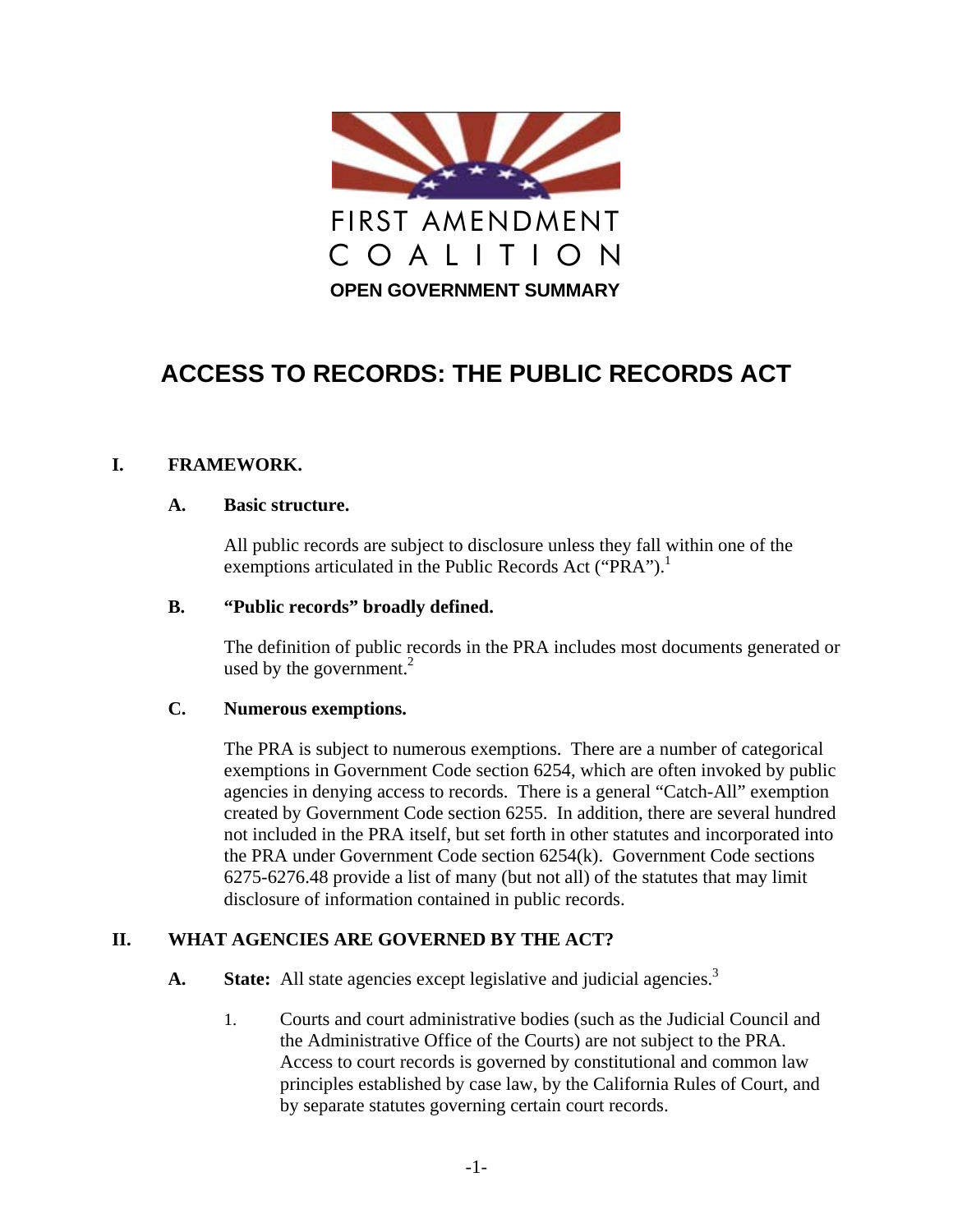- 2. State legislative records not available under PRA. There is a separate statute that governs records of the Legislature (the Legislative Open Records Act). $4$
- **B. Local:** All local agencies, including school districts and any board or commission of a city, county, municipal corporation or other political subdivision.<sup>5</sup> Note: If a public body is subject to the Brown Act, it is also subject to the PRA.
- **C. Proposition 59:** The coverage of Proposition 59 (Article I, section 3(b) of the California Constitution) appears to be broader than that of the PRA. Specifically, courts and court administrative bodies may be subject to a constitutional right of access under Proposition 59.<sup>6</sup>

# **III. WHAT ARE PUBLIC RECORDS?**

# **A. Writing.**

- 1. Includes handwritings, photographs, films, sound recordings, maps, magnetic tape, computer disks-virtually any means of recording any form of communication.7
- 2. Computer data is clearly within the definition of a public record.<sup>8</sup>

# **B. Containing information relating to the conduct of the public's business.**

- 1. The requirement that a record relate to the conduct of the public's business is broadly construed, and rarely contested.<sup>9</sup>
- 2. According to the legislative history of the PRA:

This definition is intended to cover every conceivable kind of record that is involved in the governmental process. . . . Only purely personal information unrelated to "the conduct of the public's business" could be considered exempt from this definition, i.e., the shopping list phoned from home, the letter to a public officer from a friend which is totally void of reference to governmental activities.<sup>10</sup>

- 3. Includes the names of public employees,  $\frac{11}{11}$  although it may not include home addresses and phone numbers of state employees.<sup>12</sup> Note, however, that access to names of public officials and employees is increasingly disputed. Seeking access to names of pubic employees who are the subjects of investigations or controversies may be justified.<sup>13</sup> However, as a practical matter, you will probably get more information sooner if you agree that names of such employees can be withheld.
- 4. Note that the names and contract information for private citizens may also be exempt from disclosure, particularly those who submit information or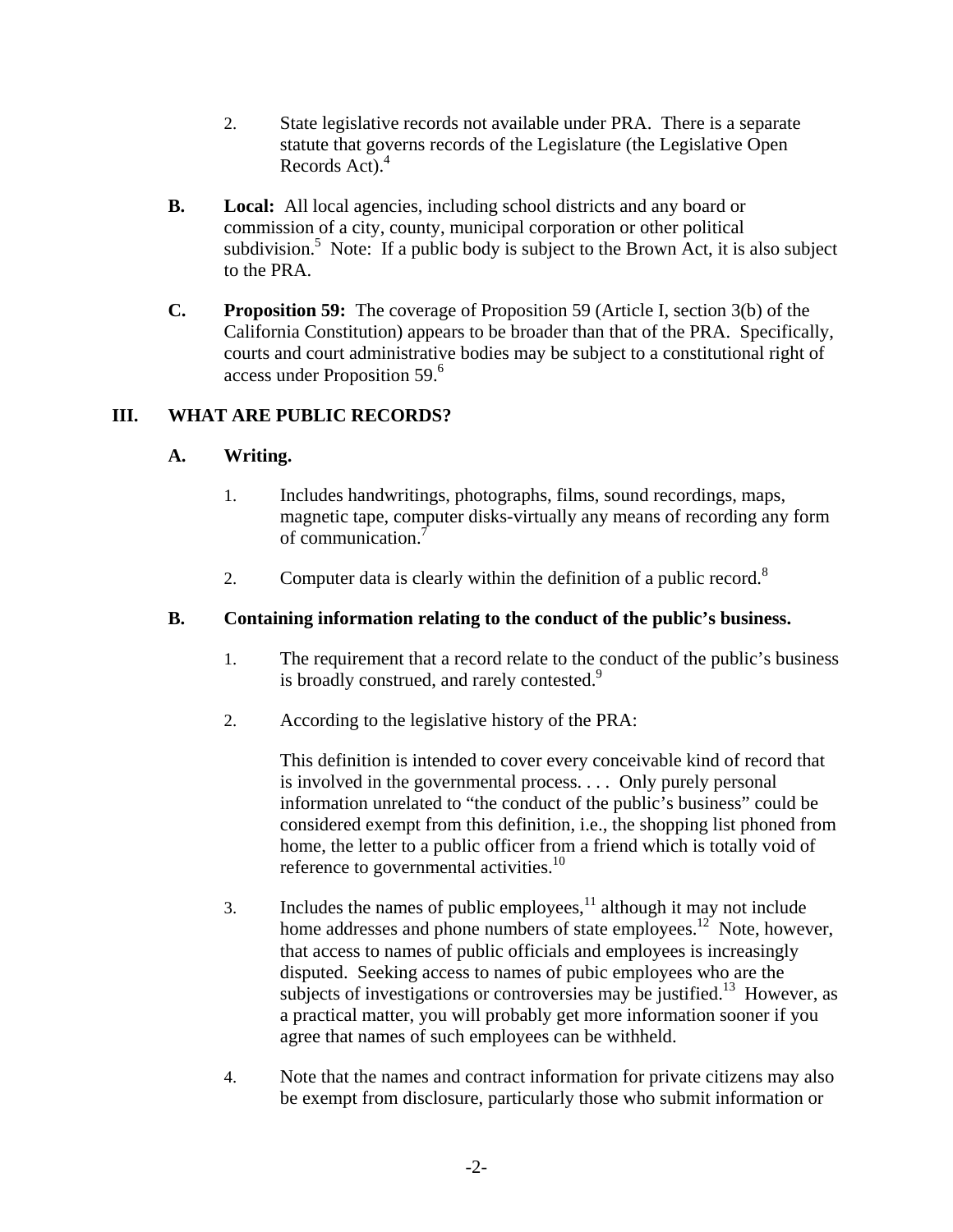complaints to the government with an expectation of confidentiality. Agreeing to allow public agencies to withhold such information may also expedite a request.

## **C. Prepared, owned, used or retained by state or local agency.**

The records do not necessarily have to be in the actual custody of the public agency, if they are prepared, owned, or used by the agency.

## **D. Regardless of physical form or characteristics.**

Information retained in an electronic format must be made available in any electronic form in which the agency holds the information.<sup>14</sup>

# **IV. HOW DO YOU GET ACCESS?**

#### **A. Inspection.**

## 1. **Records must be available for inspection during the regular office hours of the agency.**<sup>15</sup>

2. Procedures.

Agencies may adopt procedures to be followed, but such procedures can't limit hours during which records are available.

Some agencies are required to adopt written guidelines for accessibility of records, and to make those guidelines available free on written request.<sup>16</sup>

# **B. Copying.**

# 1. **You are entitled to copies of public records.**<sup>17</sup>

2. Procedures

You are not required by law to make a request is writing, but put your request in writing anyway. It gives you a record of what was requested, and establishes the date that starts time for a response running.

The agency must respond to a request for public records within 10 days. The time for responding can be extended by the agency for an additional 14 days. $18$ 

You are entitled to an exact copy unless it is impracticable to provide one.19

The agency may charge a fee "covering direct costs of duplication" (or a statutory fee). $20$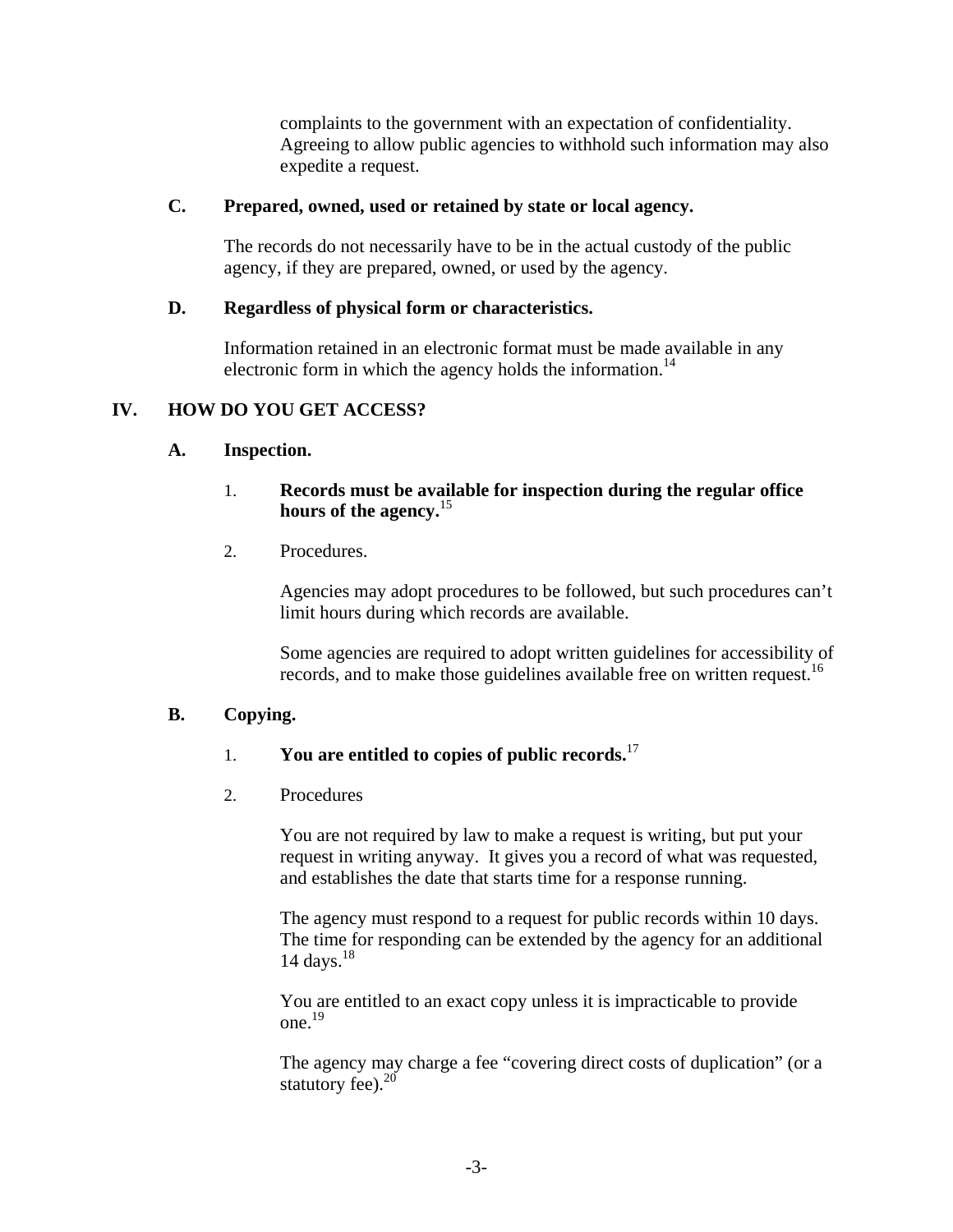"Direct cost" does not include search and retrieval time. $2<sup>1</sup>$ 

"Direct cost" does include maintenance costs and the salary of the clerk for time spent copying (essentially, what a copy shop would charge—usually \$.10-.25 per page, except for unusual copies).

Note: Counties may be allowed, by statute, to charge fees that exceed the "direct costs of duplication," so long as the fees do not exceed the amount reasonably necessary to recover the cost of providing the copy. $^{22}$ 

You are entitled to copies of documents in electronic form, although public agencies may resist disclosure if the records are subject to manipulation in their original electronic form.<sup>23</sup> If such an issue is raised, see if the agency can readily convert the electronic document into a static form (*e.g.*, converting a Word file into an Adobe .pdf file). The fees that may be charged for obtaining an electronic copy vary, but are generally limited to the direct cost of providing a copy in an electronic format.<sup>24</sup>

# **C. Materials containing both exempt and non-exempt information.**

- 1. You are entitled to non-exempt portions of a record if reasonably segregable. $^{25}$
- 2. Always ask to have any reasonably segregable portion provided.

# **D. Assistance.**

- 1. Government Code section 6253.1 obligates public agencies to assist the public to make focused and effective requests that reasonably describe identifiable records.
- 2. Public agencies are required, to the extent reasonable, to do all of the following:

Assist the public in identifying records and information responsive to the request or purpose of the request;

Describe the information technology and physical location in which the records exist;

Provide suggestions for overcoming any practical basis for denying access to the records or information sought.

3. Always include in your written PRA requests a request for assistance pursuant to Government Code section 6253.1.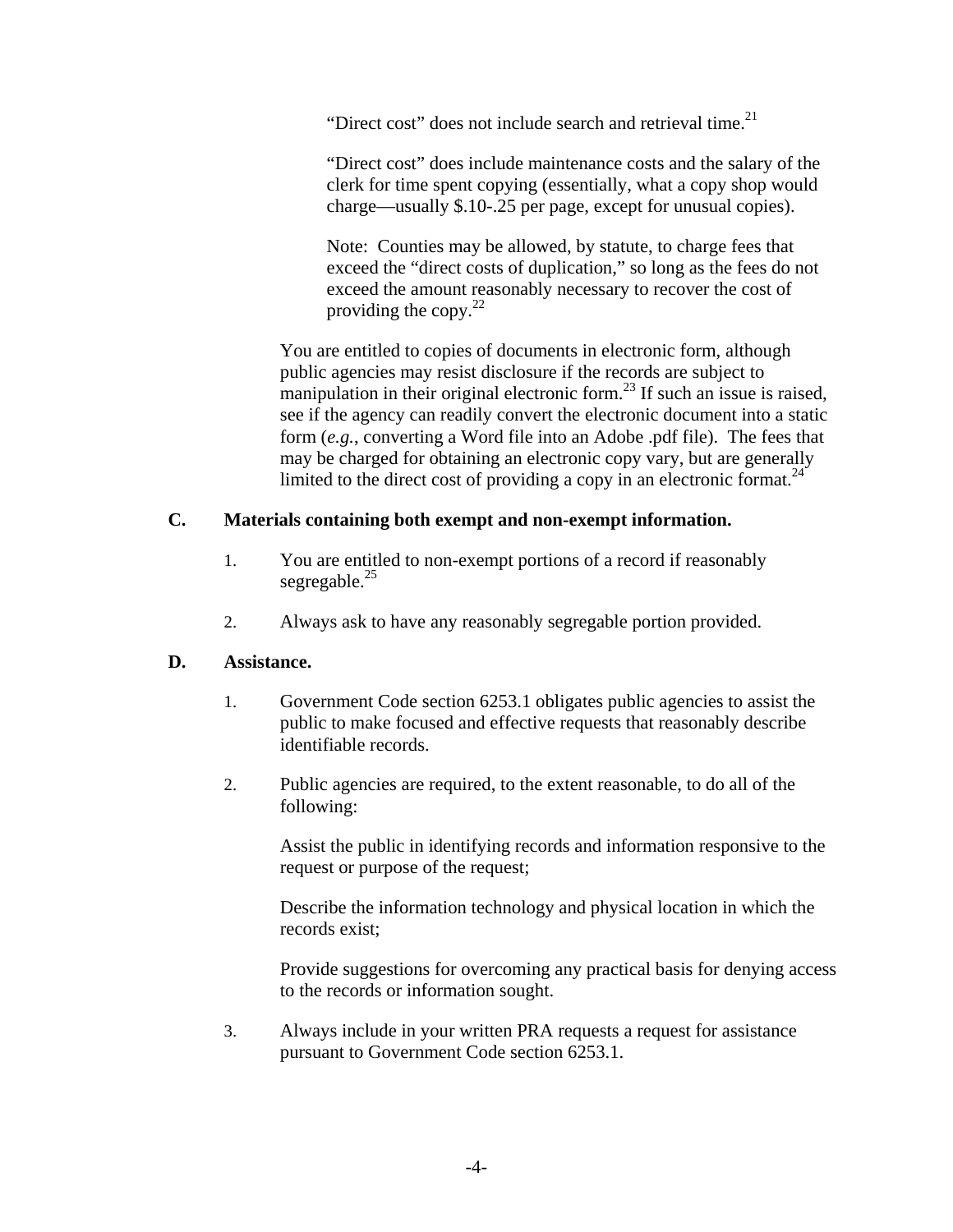4. In general, ask the agency to identify the records or information responsive to your request, and to describe their location.

# **V. EXEMPTIONS.**

- **A.** The Public Records Act contains or incorporates numerous exemptions.
	- 1. The PRA itself contains many exemptions permitting public agencies to withhold certain categories of records. Most of these are set out in Government Code section 6254. Additional exemptions are included in separate sections.
	- 2. The PRA also includes a provision exempting records the disclosure of which is exempted or prohibited under federal or other state law. Government Code section 6254(k) incorporates literally hundreds of specific statutory exemptions, most of which are listed at the end of the PRA (Government Code § 6275 *et seq*.), including, for example:

Rap sheets ("criminal offender record information").26

Medical records.<sup>27</sup>

Court records in unlawful detainer proceedings (sealed for 60 days, or indefinitely if the defendant prevails).<sup>28</sup>

Strawberry marketing information.29

- 3. Note: the fact that a statute is included in the list does not mean that it necessarily creates an exemption.<sup>30</sup> You need to look at the statute to determine if it actually prevents disclosure of public records.
- **B. Frequently invoked exemptions.** The following are some of the most frequently exemptions:
	- 1. Preliminary drafts or notes not normally retained, provided the public interest in withholding outweighs the public interest in disclosure (Government Code § 6254(a)).
	- 2. Personnel, medical, and similar files (Government Code  $\S$  6254(c)).

This exemption is routinely invoked when the public agency believes a request seeks information pertaining to identifiable public officials or employees that is private or controversial.

*Salary information*: The courts are currently divided as to whether public employee salary information is subject to a right of privacy that makes it exempt from disclosure.<sup>31</sup> The Supreme Court has agreed to hear a case addressing this issue.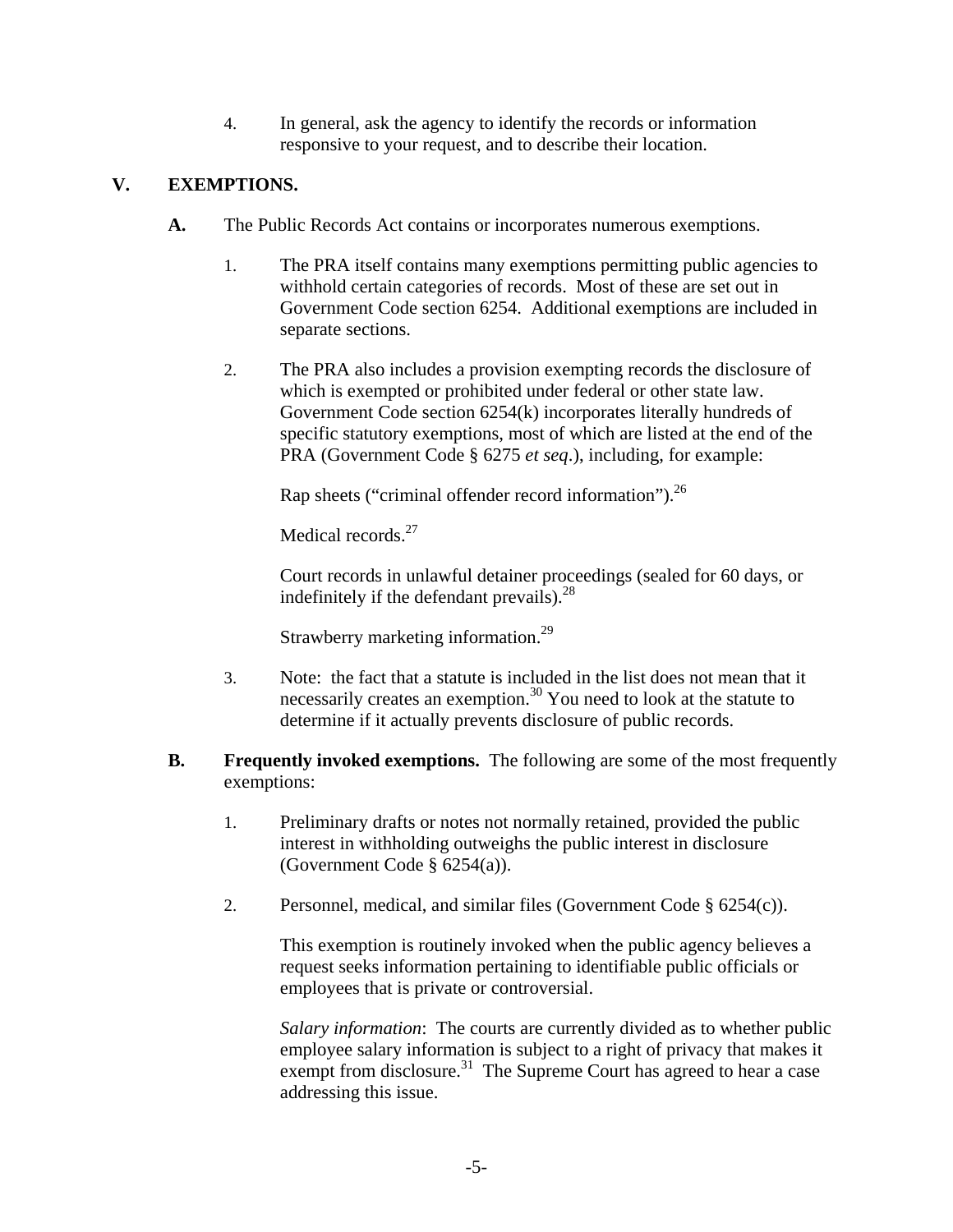*Investigations of employee misconduct*: The California courts have established a fairly liberal standard for disclosure of public records relating to complaints or investigations of misconduct by public employee or officials.

- They have held that there is a public policy against disclosure of "trivial or groundless charges," but that "*where the charges are found true, or discipline is imposed*, the strong public policy against disclosure vanishes; this is true even where the sanction is a private reproval. In such cases a member of the public is entitled to information about the complaint, the discipline, and the 'information upon which it was based."<sup>32</sup>
- In addition, the they have held that "*where there is reasonable cause to believe the complaint to be well founded, the right of public access to related public records exists*."33
- 3. Records pertaining to pending litigation to which public agency is a party (Government Code § 6254(b)).

Must have been prepared for use in the litigation.<sup>34</sup>

The PRA may be used to obtain documents generated in litigation in which the requestor was a party. $35$ 

The exemption no longer applies when the litigation is resolved.<sup>36</sup>

The exemption is broader than the attorney work-product exemption; it protects any work product generated by a public agency in anticipation of litigation.<sup>37</sup>

But note: records protected by the attorney-client privilege or attorney work-product doctrine remain exempt from disclosure (under section 6254(k) and the California Evidence Code) even after the litigation is resolved.

4. Law enforcement/licensing agency records of complaints, investigative, and security files (Government Code § 6254(f)).

This is a complex exemption. In general, law enforcement investigatory files are not required to be made public. The most typical example of such records are police reports.

However, law enforcement agencies *are* required to make certain categories of information public, even though those categories of information are generally contained in law enforcement investigatory files.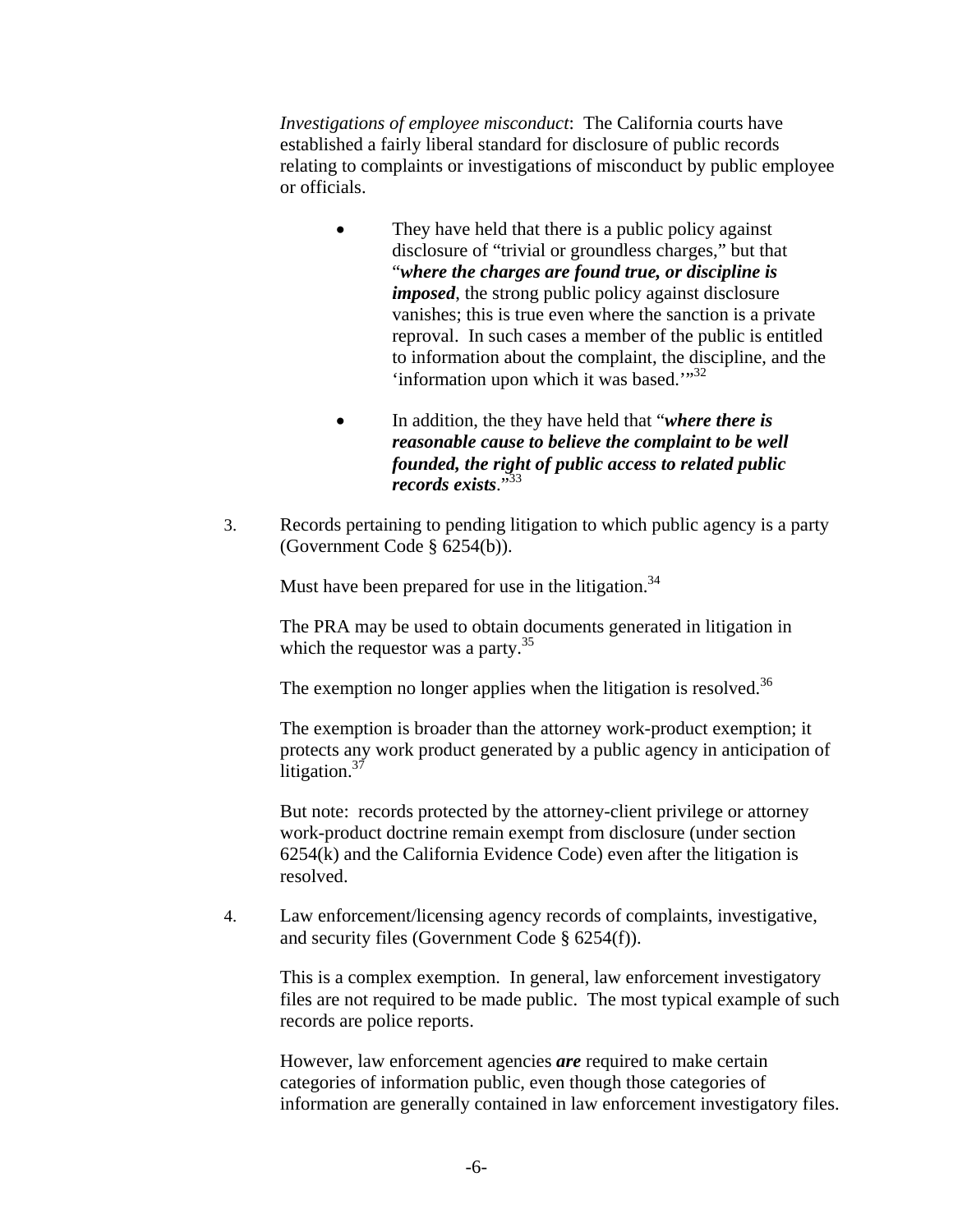The information required to be made public is discussed in more detail below.

The exemption for law enforcement and licensing agency investigatory files arises "only when the prospect of enforcement proceedings becomes concrete and definite."<sup>38</sup>

However, once materials have become exempt, they remain permanently exempt, even after the investigation is over.<sup>39</sup>

5. Catch-all exemption.

*Government Code § 6255*. This provision exempts from disclosure any records if "on the facts of the particular case the public interest served by not making the record public clearly outweighs the public interest served by disclosure of the record."

*Deliberative process privilege*. This exemption includes the "deliberative process privilege," allowing nondisclosure of records revealing the deliberations of agency officials. This doctrine was created by the California Supreme Court in 1991, in a case involving a request for the calendars of then Governor Deukmejian, and has since been applied in many other contexts, including records of phone calls by city council members, and records regarding applications to the Government for appointment to fill vacancies on county boards of supervisors. According to the Supreme Court, "the key question in every case is whether disclosure of the materials would expose an agency's decisionmaking process in such a way as to discourage candid discussion with the agency and thereby undermine the agency's ability to perform its functions."<sup>40</sup>

*Proposition 59*. Proposition 59 may have eliminated the "deliberative process privilege." It was certainly intended to do so. The Ballot Argument in favor of Proposition 59 states in part as follows: "What will Proposition 59 do? It will create a new civil right: a constitutional right to know what the government is doing, why it is doing it, and how. . . . *It will allow the public to see and understand the deliberative process through which decisions are made*."

# **C. Exemptions are not mandatory.**

- 1. Despite the existence of an exemption, an agency may allow inspection unless disclosure prohibited by  $law<sup>41</sup>$ .
- 2. Thus, if an agency has disclosed the information sought, it may have waived right to claim exemption (Government Code § 6254.5).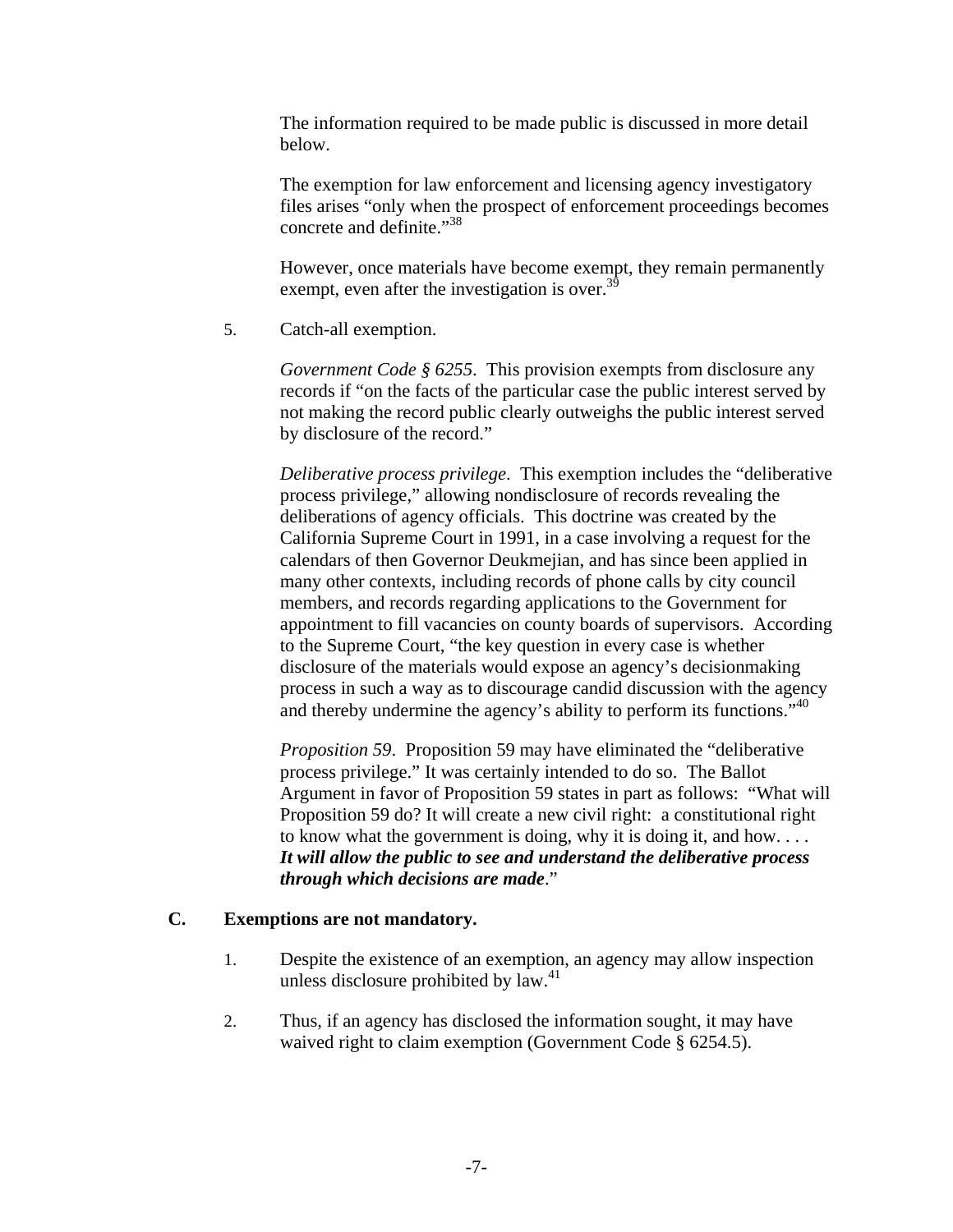## **VI. DISCLOSURE OF LAW ENFORCEMENT INFORMATION REQUIRED UNDER 6254(f).**

- **A.** Information required to be disclosed upon the arrest of an individual or individuals.
	- 1. To whom the information must be disclosed: The public.
	- 2. Information which must be disclosed:

Full name, current address and occupation of individual arrested;

Physical description of the arrested individual including date of birth, color of eyes and hair, sex, height and weight;

The time and date of the arrest;

The time and date of booking;

The location of the arrest;

The factual circumstances surrounding the arrest;

The amount of bail set;

The time and manner of release or the location where the individual is currently being held; and

All charges upon which the individual is being held, including any outstanding warrants from other jurisdictions and parole or probation holds.

3. **Exceptions to the obligations to disclose the information.** A particular item of information otherwise required to be disclosed may be withheld if:

Disclosure of that information would endanger the safety of a person involved in an investigation; or

Disclosure of that information would endanger the successful completion of the investigation or a related investigation.

- **B.** Information required to be disclosed regarding complaints or requests for assistance received by the agency.
	- 1. To whom the information must be disclosed: The public.
	- 2. Information which must be disclosed: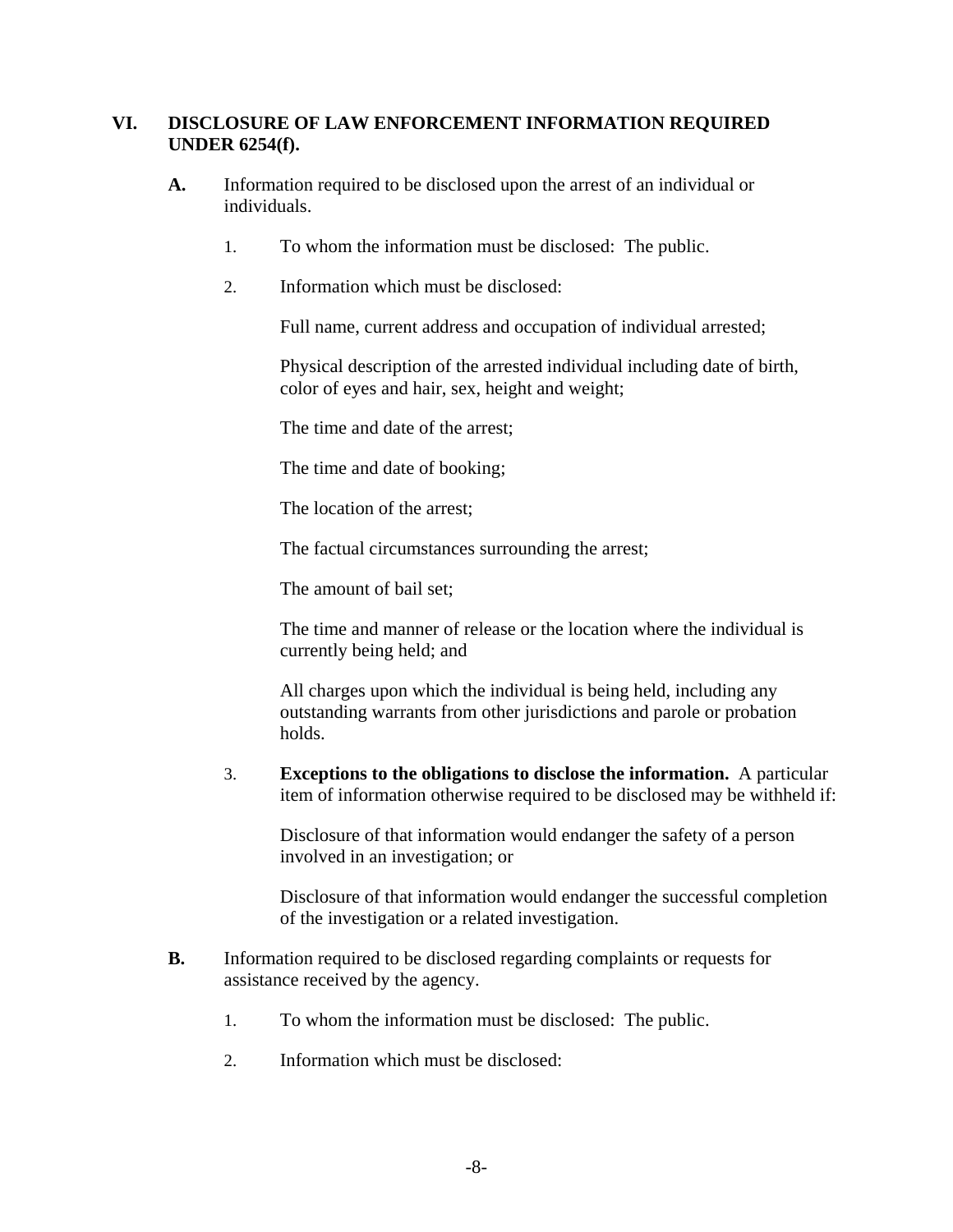The time, substance and location of all complaints or requests for assistance;

The time and nature of the response thereto;

If information regarding crimes alleged or committed, or any other incident investigated, is recorded:

The time, date and location of occurrence of the alleged crime or other incident;

The time and date of the report;

The name, age and current address of the victim except that: (1) the address of a victim of certain crimes involving sexual assault, unjustifiable punishment of a child, interference with exercise of civil rights, or corporal injury shall not be disclosed; and (2) the name of a victim of those same crimes may be withheld at the request of the victim or the parents or guardian if the victim is a minor.

3. **Exceptions to the obligations to disclose the information.** A particular item of information otherwise required to be disclosed may be withheld if:

Disclosure of that information would endanger the safety of a person involved in an investigation; or

Disclosure of that information would endanger the successful completion of the investigation or a related investigation.

- **C.** Information required to be disclosed regarding incidents caused by arson, burglary, fire, explosion, larceny, robbery, vandalism, vehicle theft, or a crime as defined by Government Code section 13960(c).
	- 1. To whom the information must be disclosed:

The victims of the incident or their authorized representative;

An insurance carrier against which a claim has been or might be made as a result of the incident; and

Any person suffering bodily injury or property damage or loss as a result of the incident.

2. Information which must be disclosed:

Names and addresses of persons involved in incident;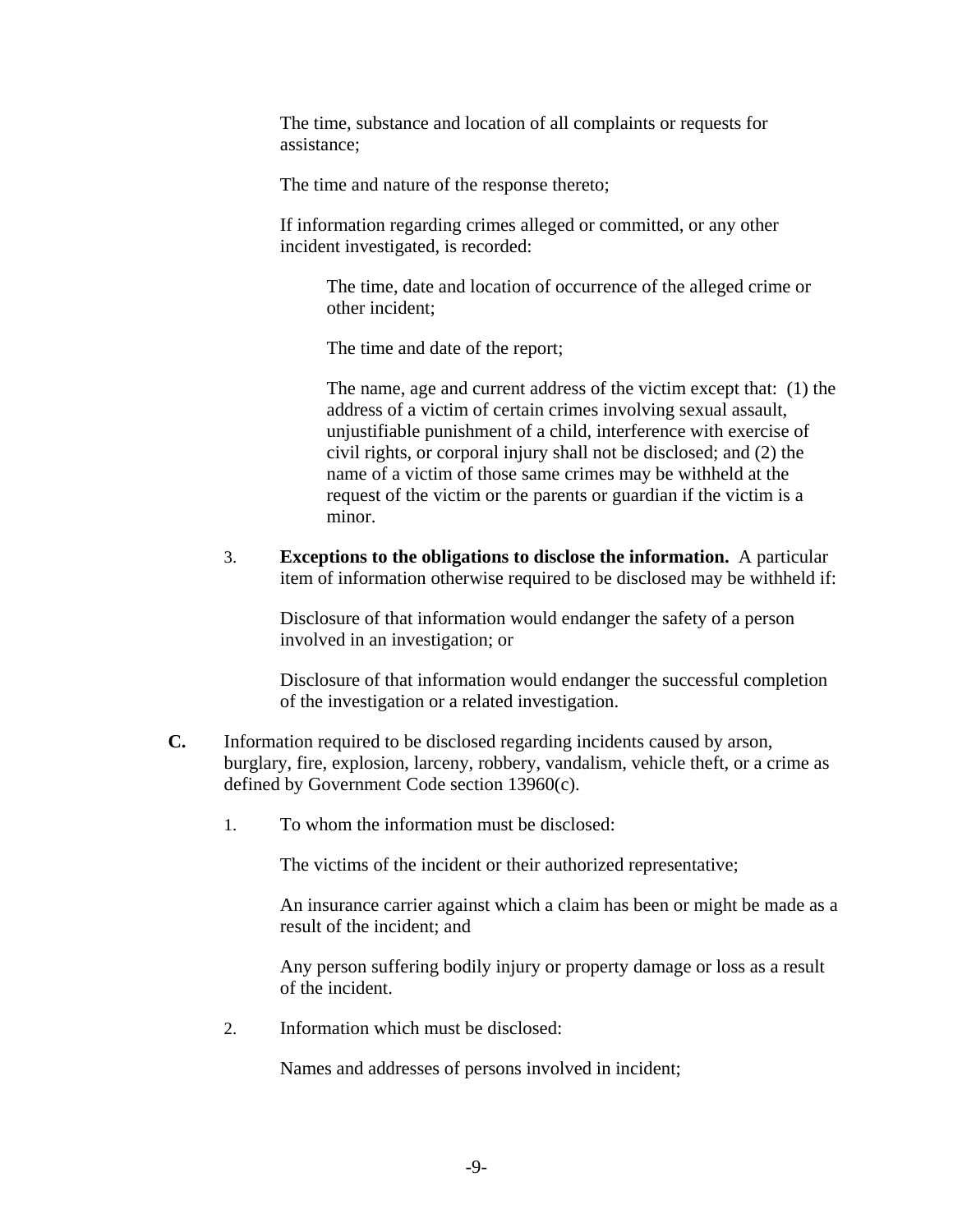Names and addresses of witnesses (other that confidential informants) to the incident;

The description of any property involved;

The date, time and location of the incident;

All diagrams of the incident;

Statements of the parties involved in the incident; and

The statements of all witnesses (other than confidential informants).

3. Exceptions to the obligation to disclose the specified information:

Any or all of the above information may be withheld if:

Disclosure would endanger a witness or other person involved in the investigation; or

Disclosure would endanger the successful completion of the investigation or a related investigation.

That portion of investigative files which reflects the analysis or conclusions of the investigating officer need not be disclosed.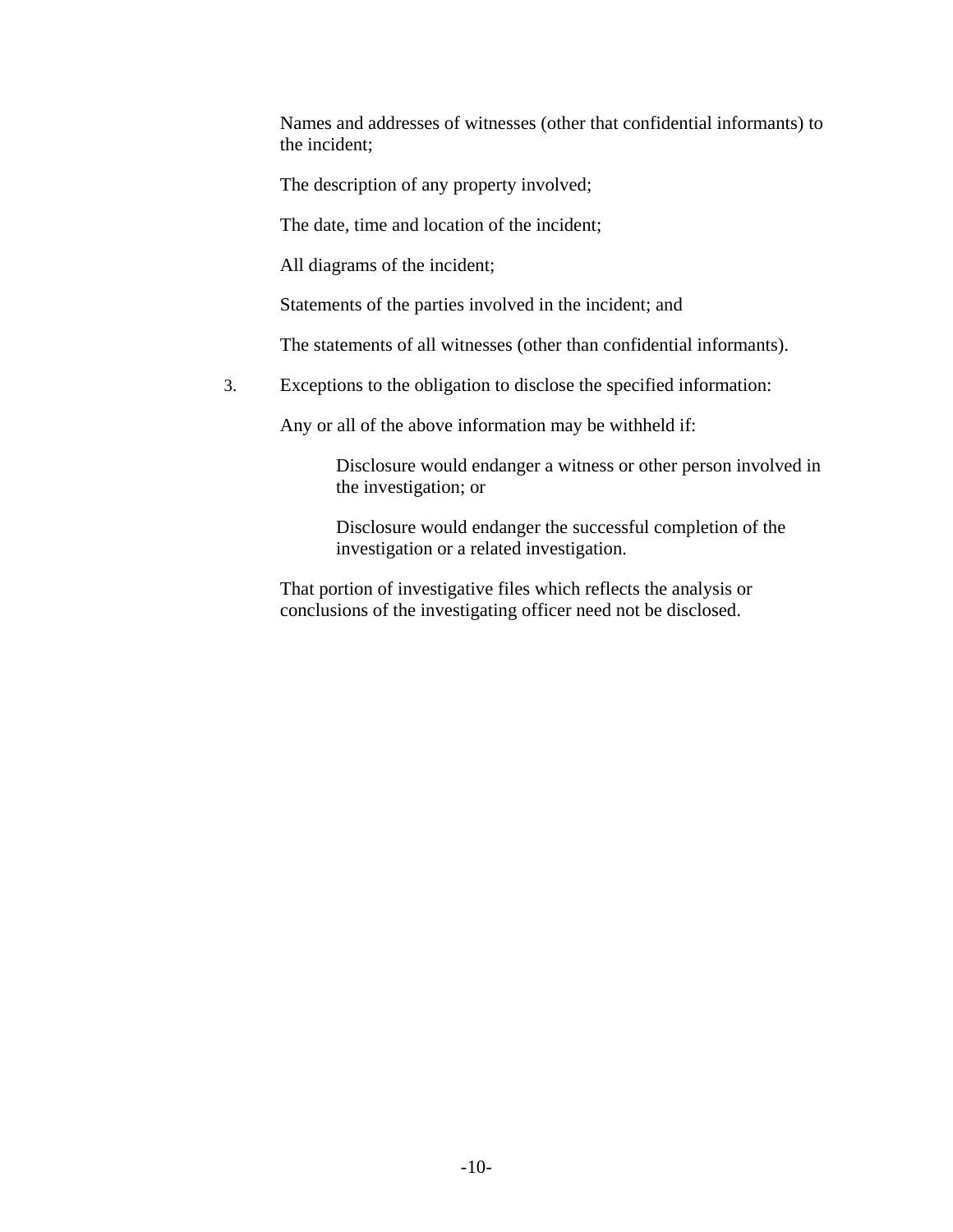#### ENDNOTES

<sup>1</sup> The California Public Records Act is codified at Government Code sections 6250-6277.

 $2^2$  Gov't Code § 6252(e).

 $3$  Gov't Code § 6252(a).

4 Gov't Code §§ 9070-9080.

 $<sup>5</sup>$  Gov't Code § 6252(b).</sup>

 $6$  Article I, Section 3(b)(1) of the California Constitution provides as follows: "The people have the right of access to information concerning the conduct of the people's business, and, therefore, the meeting of public bodies and the writings of public officials and agencies shall be open to public scrutiny." Although other provisions of Proposition 59 limit its application to the Legislature, nothing in Proposition 59 expressly limits exempts or limits its application to the judicial branch of the government. However, the application of Proposition 59 to the courts or court administrative bodies has not yet been determined.

 $7$  Gov't Code § 6252(g).

8 Gov't Code §§ 6252(e), 6253.9.

9 See, e.g., *California State University v. Superior Court*, 90 Cal. App. 4th 810, 824-25 (2001); *San Gabriel Tribune v. Superior Court*, 143 Cal. App. 3d 762, 774 (1983).<br><sup>10</sup> Assembly Comm. on Statewide Information Policy, Appendix 1 to Journal of Assembly (1970 Reg. Sess.) Final

Report p. 9.

11 *See, e.g., New York Times Co. v. Superior Court*, 52 Cal. App. 4th 97 (1997).<br><sup>12</sup> *See, e.g.*, Gov't Code § 6254.3 (exempting home address and telephone numbers of state employees and employees of school districts and county offices of education); Gov't Code § 6254.4 (home address, telephone number, and other information shown on voter registration card are exempt); Gov't Code § 6254.21 (home address or telephone number of any elected or appointed official not to be posted on the Internet).

<sup>13</sup> *See, e.g., Bakersfield City School Dist. v. Superior Court, 118 Cal. App. 4th 1041, 1045-46 (2004); American Federation of State, County and Municipal Employees v. Regents of the University of California*, 80 Cal. App. 3d 913, 918 (1978).

 $14$  Gov't Code § 6253.9(a).

15 Gov't Code § 6253(a).

16 Gov't Code § 6253.4.

 $17$  Gov't Code § 6253(b).

 $18$  Gov't Code § 6253(c).

 $19$  Gov't Code § 6253(b).

 $20$  Gov't Code § 6253(b).

<sup>21</sup> *North County Parents Organization v. Department of Education*, 23 Cal. App. 4th 144, 146 (1994). 22 85 Ops. Cal. Atty. Gen. 225 (2002).

<sup>23</sup> Gov't Code § 6253.9(f).

<sup>24</sup> Gov't Code § 6253.5(a)(2). *But see* Gov't Code § 6253.9(b).<br><sup>25</sup> Gov't Code § 6253(a).

26 Gov't Code § 6276.12, referring to Penal Code §§ 11076, 11077, 11081, 13201, and 13202.

<sup>27</sup> Gov't Code § 6276.30, referring to Civil Code § 56.16.

<sup>28</sup> Gov't Code § 6276.12, referring to Code of Civil Procedure § 1161.2.

<sup>29</sup> Gov't Code § 6276.42, referring to Food and Agriculture Code § 62124.

30 Gov't Code § 6275.

<sup>31</sup> *See International Federation of Professional and Technical Engineers, Local 21, AFL-CIO v. Superior Court,* 128 Cal. App. 4th 586 (2005), *review granted, 32 Cal.Rptr. 3d 1 (July 27, 2005)*.

<sup>32</sup> American Federation of State, County and Municipal Employees v. Regents of the University of California, 80 Cal. App. 3d 913, 918 (1978) ("*AFSCME*"). *Accord, Bakersfield City School Dist. v. Superior Court*, 118 Cal.

<sup>34</sup> County of Los Angeles v. Superior Court (Axelrad), 82 Cal. App. 4th 819, 830 (2000).<br><sup>35</sup> City of Los Angeles v. Superior Court, 41 Cal. App. 4th 1083(1996).